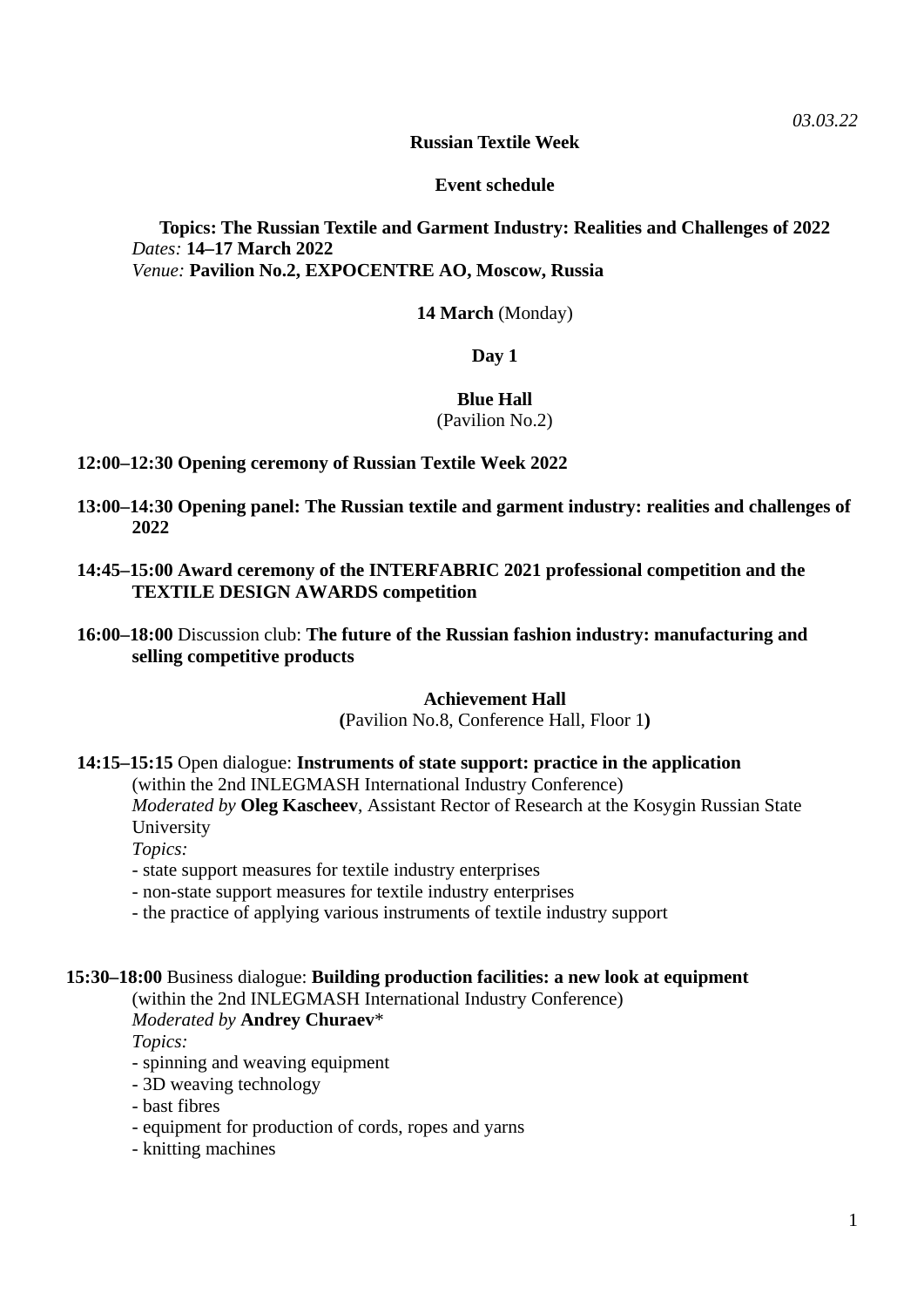#### **Trend Zone** (Pavilion No.2, Hall 3, Floor 2)

**15:00–15:45** Meeting: **The global sourcing crisis and its positive implications for the fashion industry** 

**16:00–16:45** Meeting: **Pantone's colour of the year – from an idea to a shop counter** 

**17:00–18:00** Open talk: **Printing on fabrics in Russia** 

### **Dispute Hall**

(Pavilion No.8, Buffet Hall, Floor 1)

**14:00–15:00** Master class: **Content for social media and marketplaces: from a brand to an enterprise**

**15:15–16:30** Business hands-on session: **LEGPROM.cloud: online sales and purchasing in the current realities. A turnkey solution for textile and garment industry companies**

**16:45–18:00** Meet the expert: **Visual merchandising: luring out of online to offline using creativity** 

# **Activity Hall**

(Pavilion No.2, Seminar Hall No.4, Floor 1)

### **14:30–15:30** Meeting: **Knitwear as a megatrend. Specifics of production from Europe to China**

### **15:45–16:45** Meeting: **Designing textile industry products**

(within the 2nd INLEGMASH International Industry Conference)

*Moderated by* **Mikhail Shpilkin**, Head of the Soyuzlegprom Committee on Digital Textile Printing and Decoration, co-founder of the Legprom Review and Digital Textile magazines *Topics:*

- the advantages of Russian CAD

- integration of CAD, plotters and cutting equipment
- a virtual fitting room
- experience of implementing CAD in various production facilities

### **17.00–18:00** Open talk: **Production management automation – the latest solutions**

### **15 March (Tuesday)**

### **Day 2**

**Achievement Hall**

**(**Pavilion No.8, Conference Hall, Floor 1**)**

# **10:30–12:30** Panel: **New technology for garment manufacturers**

(within the 2nd INLEGMASH International Industry Conference)

*Moderated by* **Mikhail Shpilkin**, Head of the Soyuzlegprom Committee on Digital Textile Printing and Decoration, co-founder of the Legprom Review and Digital Textile magazines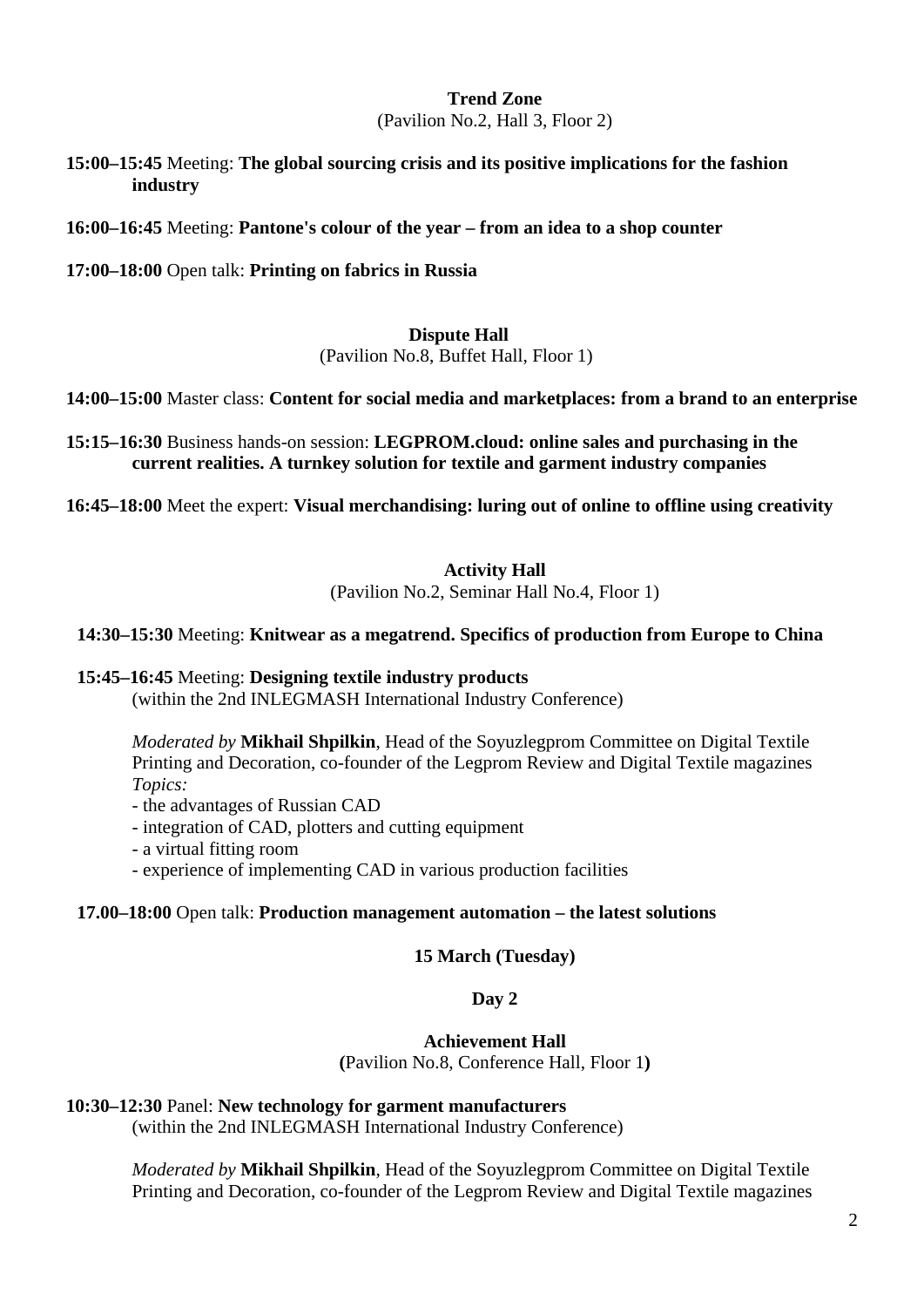## *Topics:*

- cutting equipment
- industrial sewing and embroidery systems
- seamless technology
- wet-heat treatment equipment, laying tables
- certification of garment manufacturing plants

# **12:45–15:45** Panel: **Digital printing and textile decorations**

(within the 2nd INLEGMASH International Industry Conference)

*Moderated by* **Mikhail Shpilkin**, Head of the Soyuzlegprom Committee on Digital Textile Printing and Decoration, co-founder of the Legprom Review and Digital Textile magazines *Topics:*

- the 2021 results of the digital printing and textile decoration segment in Russia and the forecast for 2022

- advanced digital printing equipment
- new technology in digital printing DTF
- equipment for textile treatment pre and post digital printing
- screen printing equipment and consumables
- textiles for digital printing
- decorating textiles with foil

## **16:00–18:00** Conference: **Reuse and recycling – technology**

(within the 2nd INLEGMASH International Industry Conference)

### *Moderated by* **Nadezhda Kornilova**, CEO at Engineering Centre of Textile Industry *Topics:*

- technological capabilities for reuse of textile waste

- technological specifics of textile materials recycling
- eco-initiatives in the fashion and textile industry and recycling
- the cyclical economy: a component and integral part of the Fourth Industrial Revolution

### **Trend Zone**

(Pavilion No.2, Hall 3, Floor 2)

### **11:00–12:30** Meeting: **Main trends of SS23 textile designs**

# **12:45–13:45** Meeting: **Trends in SS 23 home textiles from Carlin (France)**

**14:00–14:45** Expert session from **Fashion Consulting Group**

**15:00–16:00** Master class: **Wool, a caring and innovative material inspired by nature**

# **16:15–18:00** Meeting: **New solutions and cooperation opportunities between Russian and Uzbek textile industry professionals**

# **Dispute Hall** (Pavilion No.8**,** Buffet Hall, Floor 1)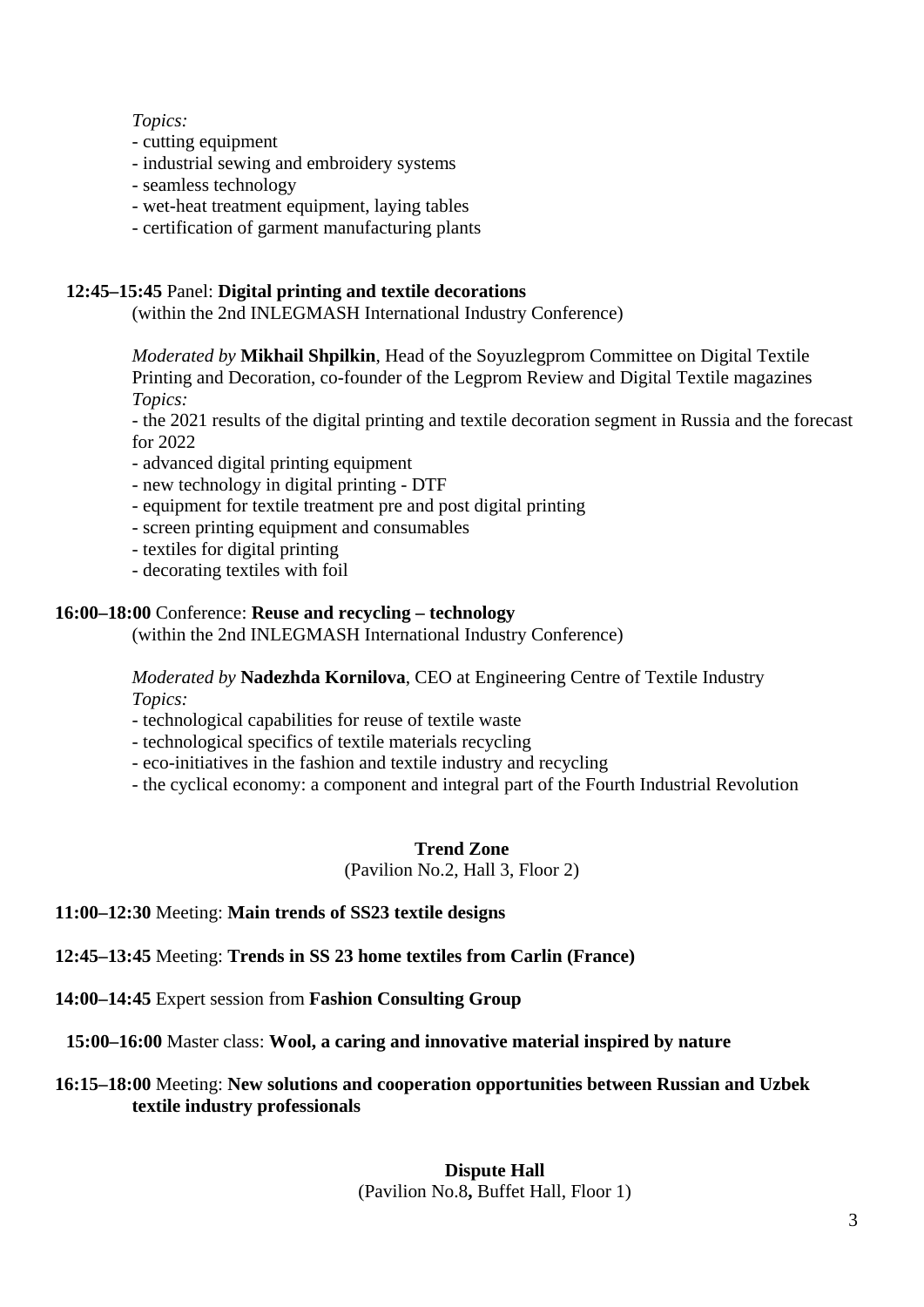# **11:00 – 12:30** Meeting: **Personnel for the Russian textile and garment industry: professions and qualifications, up-to-date content of educational programmes, pressure points, the Professionalitet project**

**12:45–13:45** Meeting: **Social media for industrial enterprises. What for and how? (**within the 2nd INLEGMASH International Industry Conference)

*Moderated by* **Maria Novikova**, founder and CEO at the Now Communications agency *Topics:*

- why industrial enterprises need social media
- examples of social media advertising campaigns for industrial enterprises
- the main mistakes in working with social media
- how to evaluate the effectiveness of a SMM agency

## **14:00–15:00** Master class: **Everything about the Russian fabrics market**

**15:15–16:45** Panel: **A quest for the golden fleece: raw material supply for the wool industry**  (an enlarged meeting of the Soyuzlegprom Committee on the Wool Processing Industry, Production and Selling of Wool Products)

## **17:00 – 18:00** Panel: **Marking the products of the textile and garment industry**

## **Activity Hall**

(Pavilion No.2, Seminar Hall No.4, Floor 1)

## **10:00–13:00** Panel: **Digital manufacturing. Digital twins**

**(**within the 2nd INLEGMASH International Industry Conference)

*Moderated by* **Alexey Silakov,** PhD in Economics, senior lecturer, Vice Rector for Research at the Kosygin Russian State University

*Topics:*

- Industry 4.0 and responsible manufacturing: a fundamental trend in the development of the textile and garment industry in the 21st century

- training of digital production professionals

- simulation modelling as a tool for creating a digital twin of production in the textile and garment industry

- virtual and augmented reality tools in the textile and garment industry
- advanced technologies of digitalization of ACS and how to preserve your identity
- construction of digital twins using 3D modelling technologies
- digital fashion today and tomorrow

# **13:15–15:00** Hands-on session: **Why do prices for fabrics grow and when will it stop?**

# **15:15–16:15** Hands-on session: **Fabrics in a modern interior: home, office, HoReCa**

# **16:30–18:00** Hands-on session: **How to find a new occupation in the fashion industry** (HR FASHION & TEXTILE INDUSTRY DAY)

# **16 March** (Wednesday)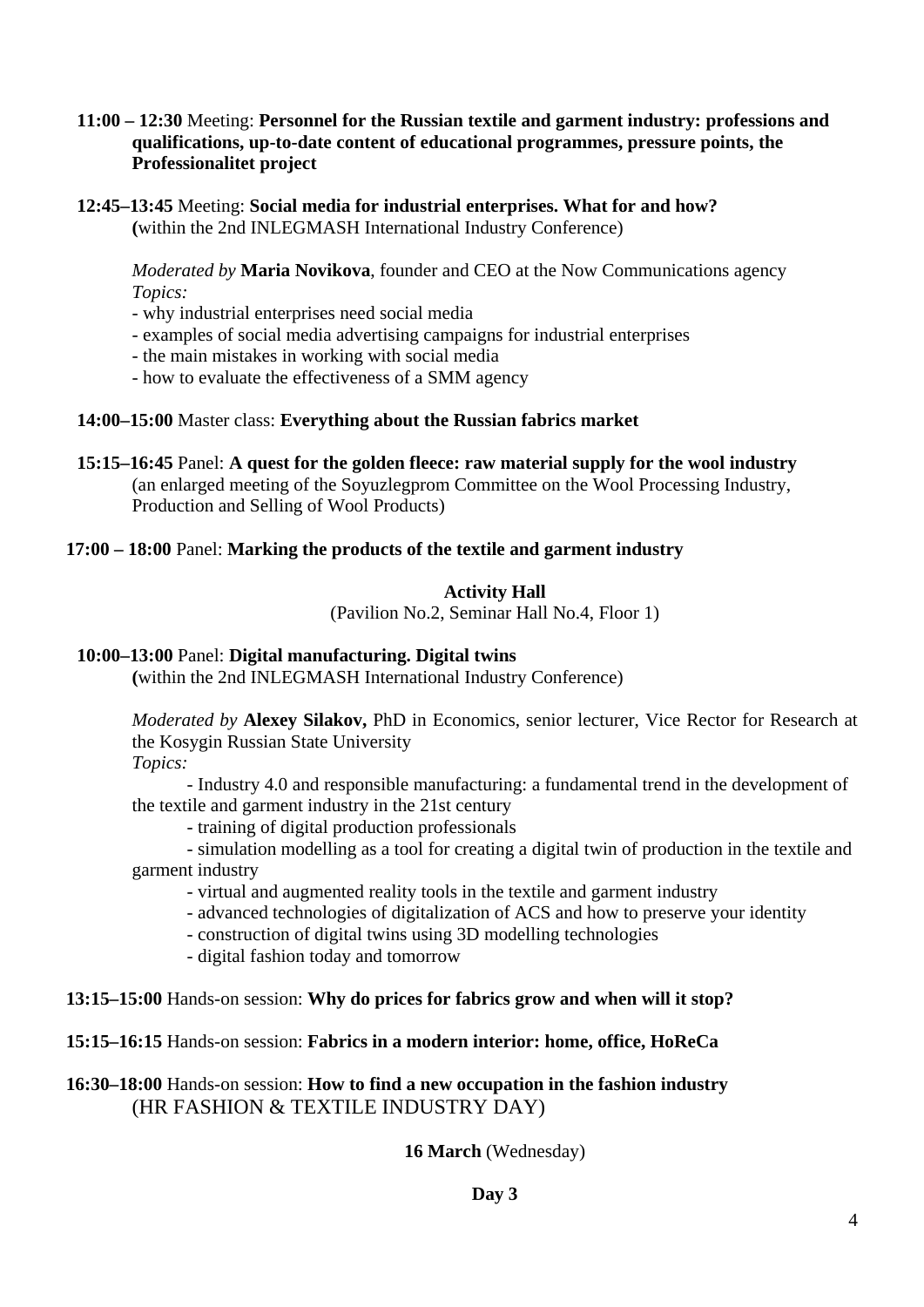### **Achievement Hall**

(Pavilion No.8, Conference Hall, Floor 1)

### **11:00–11:45** Hands-on session: **Certification of textile and garment industry goods**

**12:00–13:30** Meeting: **Choosing sales channels for different types of textile and garment industry goods** 

#### **13:45–16:00** Meeting: **Cotton, linen, hemp, nettle or polyester? Raw materials security of the Russian textile industry**

(within the 2nd INLEGMASH International Industry Conference)

*Moderated by* **Oleg Kascheev**, Assistant Rector of Research at the Kosygin Russian State University

*Topics:*

- what is realistic to manufacture in the current economic and geopolitical climate
- how to supply Russian textile producers with raw materials
- a realistic view on the situation with fibres
- will chemistry help us?

#### **Trend Zone**

(Pavilion No.2, Hall 3, Floor 2)

- **10:00–10:45** Hands-on session: **The fabric printing guide for fashion brands and designers: choosing a factory, technology, minimising waste, preparing prints**
- **11:00–13:15** Open talk: **What we already know and what we will learn: high-tech in sportswear and protective garments**
- **13:30–14:30** Meeting: **Cluster development of the textile and garment industry: pros and cons**
- **14:45–16:00** Meeting: **Logistics: challenges of the time, where to find containers and a reliable forwarder**

#### **Dispute Hall**

(Pavilion No.8**,** Buffet Hall, Floor 1)

#### **10:00–11:45** Discussion: **Technical textile: at the intersection of industries**

(within the 2nd INLEGMASH International Industry Conference) Held as a joint meeting of the Soyuzlegprom Committee for Chemical Fibres, Yarns, Technical Textile Products and the Commission for the Chemical Industry of the Russian Union of Industrialists and Entrepreneurs on the topic of **supplying textile industry enterprises with chemical raw materials, taking into account the draft Strategy for the Development of the Chemical and Petrochemical Industry until 2024 and for the period until 2035. Challenges and prospects in expanding the product range** 

*Moderated by* **Oleg Kascheev**, Assistant Rector of Research at the Kosygin Russian State University *Topics:* 

- reasons for rising prices for chemical fibres and yarns and their impact on textile industry